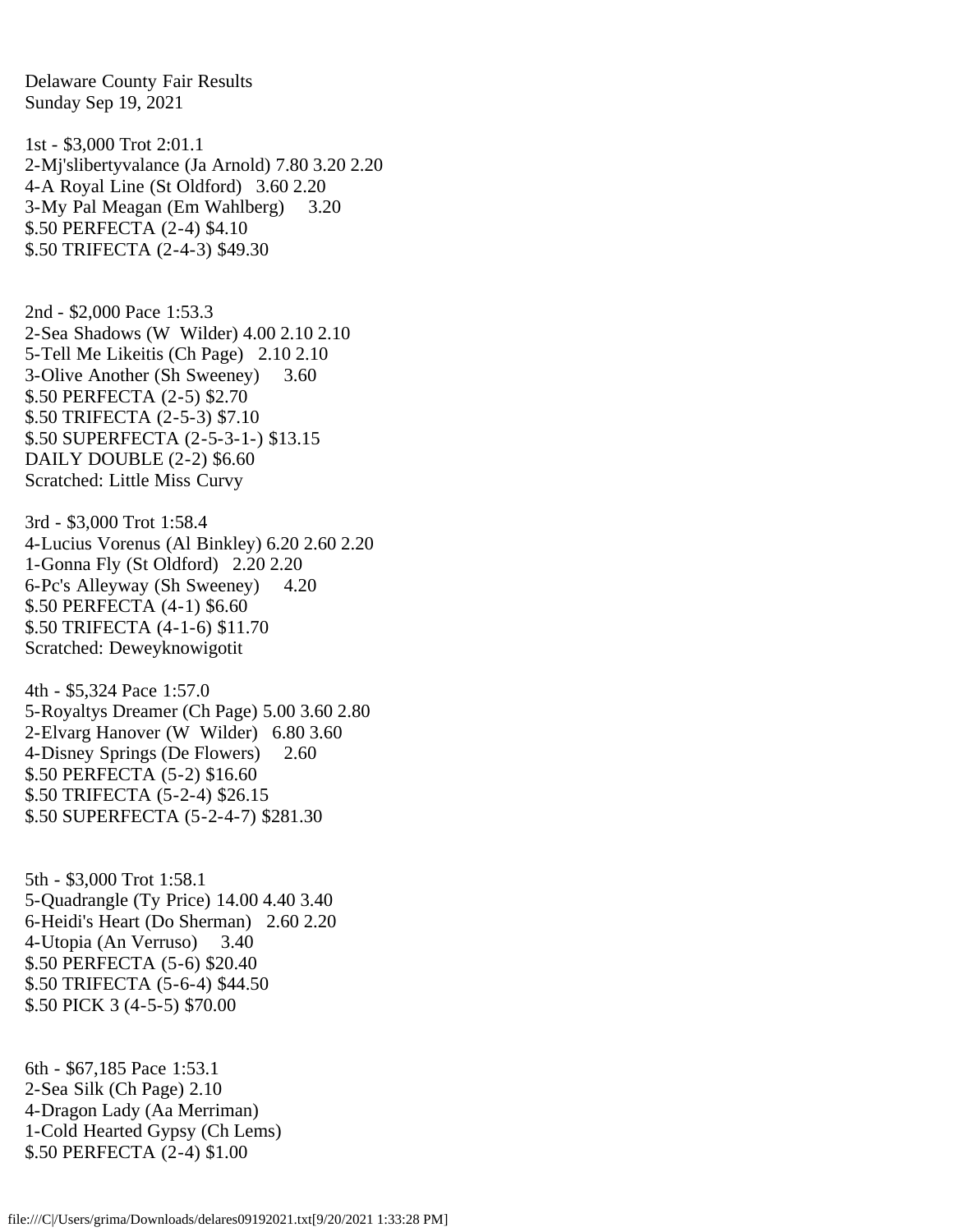\$.50 TRIFECTA (2-4-1) \$3.30 Scratched: Fear The Rockette

7th - \$5,930 Trot 1:59.1 1-Don't Take My Keys (Jo Konesky III) 9.60 4.20 2.80 3-Phineas (Ch Page) 3.20 2.20 6-Tiger King (Br Galliers) 3.20 \$.50 PERFECTA (1-3) \$7.45 \$.50 TRIFECTA (1-3-6) \$28.30

8th - \$17,500 Trot 1:57.2 5-Elegant Gigi (Do Irvine Jr) 19.20 9.80 4.40 2-Winning Misty (Ch Lems) 7.80 3.40 3-Magic Credit Card (Ro Wrenn Jr.) 3.00 \$.50 PERFECTA (5-2) \$26.05 \$.50 TRIFECTA (5-2-3) \$123.40 \$.50 SUPERFECTA (5-2-3-8) \$436.80

9th - \$67,185 Pace 1:53.3 1-Cape Cod Hanover (Ch Page) 2.60 2.10 3-Hotshot Temptress (Aa Merriman) 2.60 6-Spitting Image (W Wilder) \$.50 PERFECTA (1-3) \$1.00 \$.50 TRIFECTA (1-3-6) \$6.65 \$.50 PICK 3 (1-5-1) \$29.50 \$.50 PICK 4 (2,3-1-5-1) \$24.00

10th - \$17,500 Trot 1:55.2 4-Cash N Chips (Hu Myers) 9.20 4.60 2.80 5-Aunt Lil (Ch Page) 4.00 2.60 3-Chip It In (Ro Wrenn Jr.) 2.40 \$.50 PERFECTA (4-5) \$7.55 \$.50 TRIFECTA (4-5-3) \$20.25 \$.50 SUPERFECTA (4-5-3-2) \$50.10

11th - \$5,324 Pace 1:58.0 5-Fear The Pansy (Ch Page) 2.80 2.40 2.10 7-Little Babushka (Ca McCown) 10.00 5.20 3-Shesalljackedup (Pi Henry) 4.60 \$.50 PERFECTA (5-7) \$5.45 \$.50 TRIFECTA (5-7-3) \$32.90 \$.50 SUPERFECTA (5-7-3-6) \$174.60

12th - \$17,500 Trot 1:57.2 4-Burrow (Da Noble) 8.40 4.40 2.60 6-Admiral Allstar (Ch Page) 6.80 3.20 5-Naughty Triumphant (Au Hanners) 2.20 \$.50 PERFECTA (4-6) \$9.40 \$.50 TRIFECTA (4-6-5) \$18.60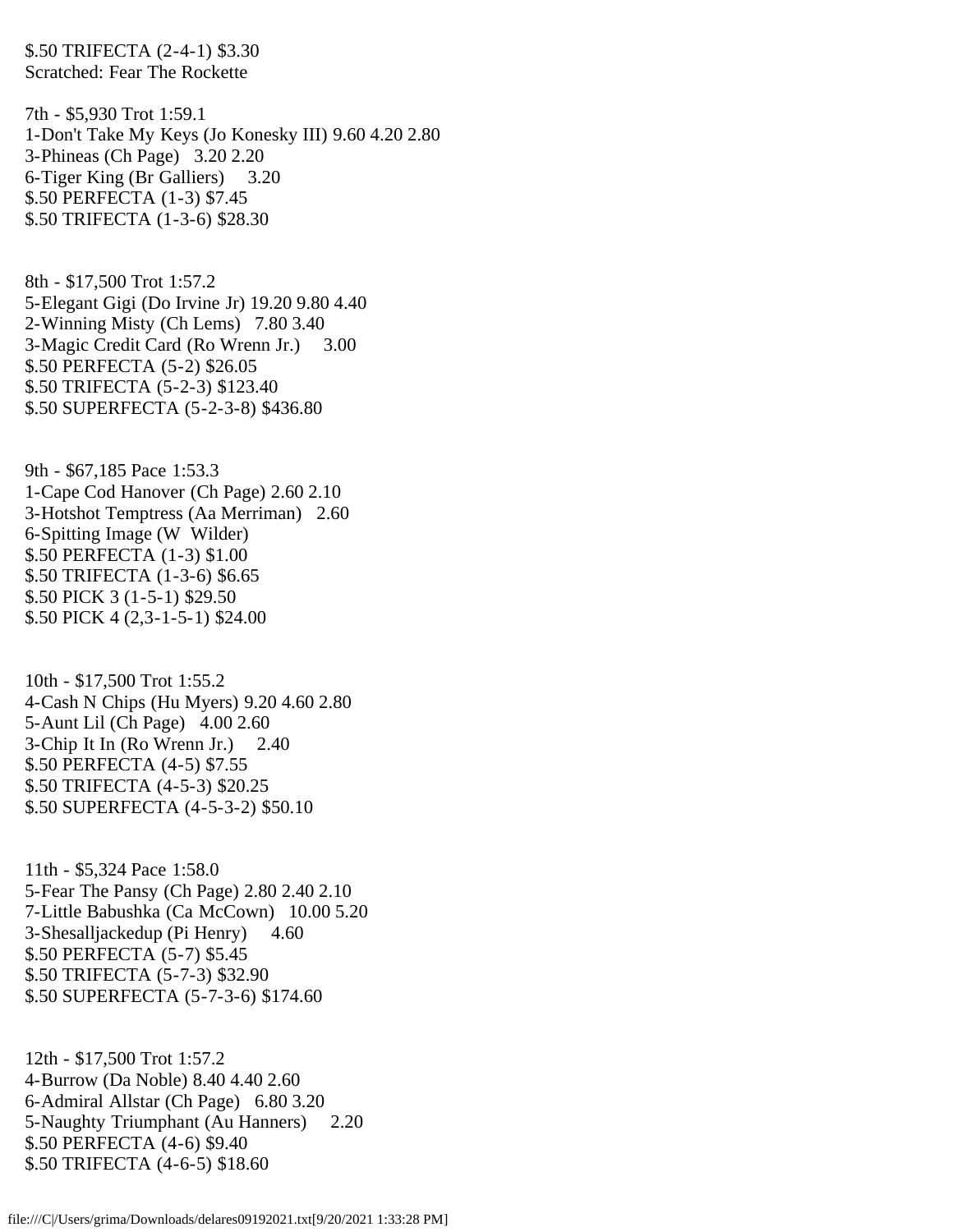13th - \$5,000 Pace 1:56.4 4-Billabong Beach (To Dinges) 48.80 24.40 5.00 1-Machs Dragon (De Howes) 6.40 2.60 2-Dashing To Da Wire (Ed Miller) 2.10 \$.50 PERFECTA (4-1) \$48.65 \$.50 TRIFECTA (4-1-2) \$120.10 \$.50 SUPERFECTA (4-1-2-6) \$1,782.65

14th - \$17,500 Trot 1:57.2 1-Double Down K (Da Noble) 4.40 3.20 2.60 6-Castyourcrown (Ja Merriman) 4.40 3.20 3-Charging Ahead (W Wilder) 6.40 \$.50 PERFECTA (1-6) \$4.70 \$.50 TRIFECTA (1-6-3) \$31.05 \$.50 SUPERFECTA (1-6-3-7) \$228.45 \$.50 PICK 5 (4-5-4-4-1,2) \$10.95 Scratched: My Pal Sparky

15th - \$5,324 Pace 1:56.4 7-Do It Like Bobbi (Au Hanners) 4.80 3.60 2.60 1-Muskogee (Am Hershberger) 11.20 5.20 3-Black Tilly (Do Harmon) 2.80 \$.50 PERFECTA (7-1) \$13.60 \$.50 TRIFECTA (7-1-3) \$43.40 \$.50 SUPERFECTA (7-1-3-4) \$250.45

16th - \$17,500 Trot 1:57.1 1-Malibu Kid (Da Noble) 5.00 4.00 3.00 2-Blank Space As (Tr Smith) 7.60 4.40 9-Newsboy (W Wilder) 5.40 \$.50 PERFECTA (1-2) \$8.10 \$.50 TRIFECTA (1-2-9) \$49.45 \$.50 SUPERFECTA (1-2-9-3) \$241.95 \$.20 SUPER HIGH 5 (1-2-9-3-4) \$710.05

17th - \$18,900 Pace 1:52.3 2-T Degengold (Ty Smith) 28.40 6.40 4.20 3-Stanford Court (Ch Page) 2.20 2.10 6-Nvrpoptdaplugs (Tr Smith) 5.60 \$.50 PERFECTA (2-3) \$15.40 \$.50 TRIFECTA (2-3-6) \$101.50 \$.50 SUPERFECTA (2-3-6-1) \$462.10 \$.50 PICK 4 (1,2-7-1-2) \$199.90

18th - \$5,930 Trot 1:59.1 5-Talk At Me Turbo (Ka Burns) 8.80 4.40 2.60 4-Awsome Paul (Ca McCown) 5.00 3.80